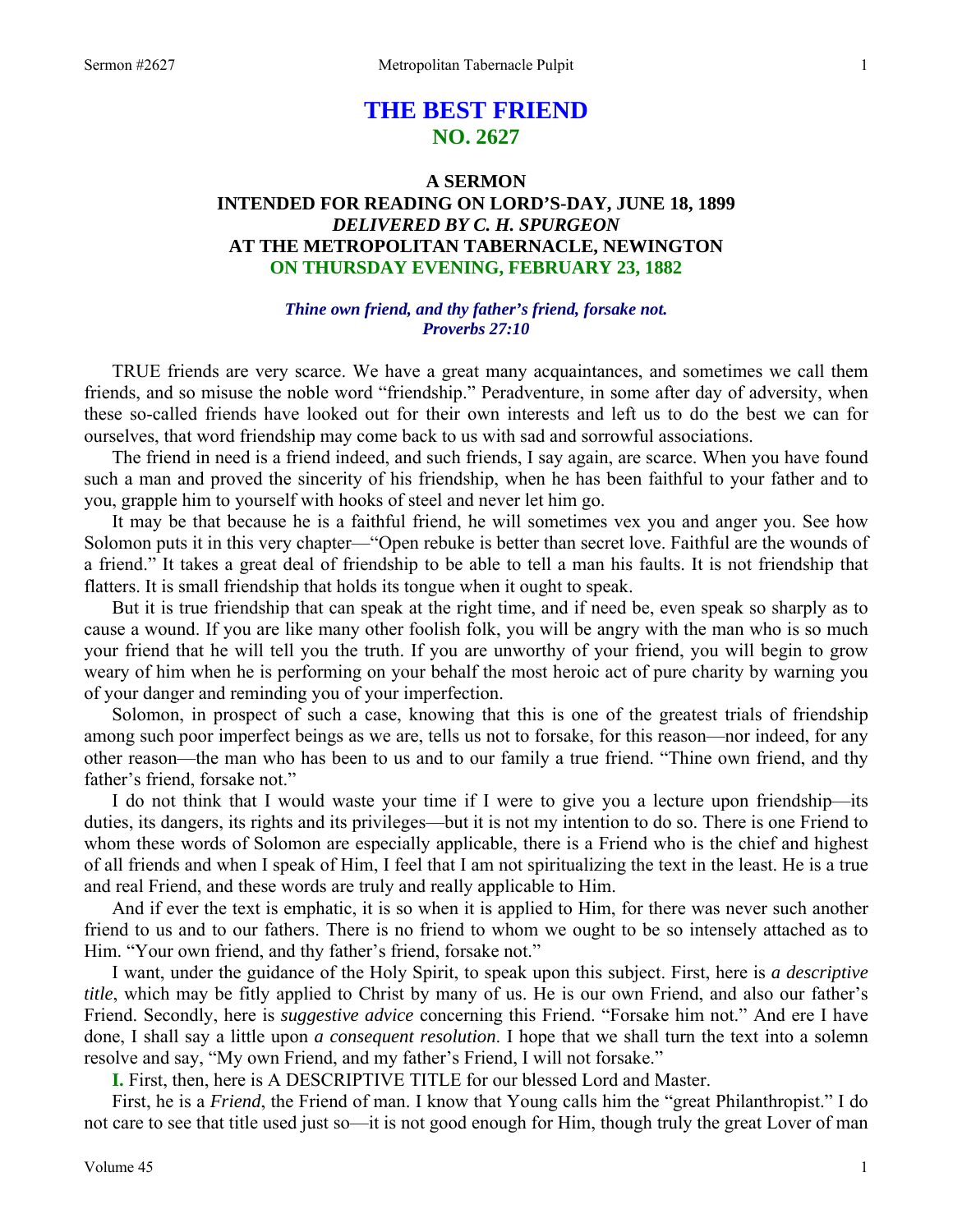is Christ. Better still is the title which was given to Him when He was upon earth, "the friend of sinners."—

### *"Friend of sinners is His name."*

 Their Friend—thinking of them with love when no other eye pitied them and no other heart seemed to care for them. Their Friend—entering in tenderest sympathy into the case of the lost, for "the Son of man came to seek and to save that which was lost." Their Friend—giving them good and sound advice and wholesome counsel, for whosoever listens to the words of Christ shall find in His teaching and in His guidance the highest wisdom.

 Their Friend, however, giving far more than sympathy and mere words—giving a lifetime of holy service for the sake of those whose cause He had espoused and going further even than this—doing for them the utmost that a friend can do, for what is there more than that a man should lay down his life for his friend?

 Friend of man and therefore born of man. Friend of sinners and therefore living among them and ministering to them. Friend of sinners and therefore taking their sin upon Himself and bearing it "in his own body on the tree," so fulfilling Gabriel's prophecy that He would come "to finish the transgression, and to make an end of sins, and to make reconciliation for iniquity, and to bring in everlasting righteousness."

 Christ has done for us all that needed to be done. He has done much more than we ever could have asked Him to do or expected Him to do. He has done more for us than we can understand even now that He has done it, and more than you and I are likely ever to understand even when our intellect shall have been developed and enlarged to the utmost degree before the eternal throne of God, for even there I do not think we shall ever fully know how much we owe to the friendship of our best Friend. However selfdenying and tender other friends may be, our Lord must always stand at the head of the list, and we will not put a second there as worthy of any comparison with Him.

 It is a very blessed thing, next, to have the Lord Jesus Christ as having been our *father's Friend*. There are some of us to whom this has been literally true for many generations. I suppose that there is some pride in being the fourteenth earl, or the tenth duke, or having a certain rank among men. But sometimes, quietly to myself, I glory in my pedigree because I can trace the line of spiritual grace back as far as I can go to men who loved the Lord, and who, many of them, have preached His Word.

 Many of you, I know, in this church, and in other churches, have a glorious heraldry in the line of the Lord's nobles. It is true that some of you have had the great mercy of being taken, like trees out of the desert, and planted in the courts of our God, for which you may well be glad. But others of you are slips from vines that, in their turn, were slips from other vines loved and cared for by the great Husbandman.

 You cannot tell how long this blessed succession has continued—thy fathers, and thy fathers' fathers, as far back as you can trace them, were friends of Christ. Happy Ephraim, whose father Joseph had God with him! Happy Joseph, whose father Jacob saw God at Bethel! Happy Jacob, whose father Isaac walked in the fields and meditated in communion with JEHOVAH! Happy Isaac, whose father Abraham had spoken with God and was called "the friend of God."

 God has a habit of loving families. David said, "The mercy of the LORD is from everlasting to everlasting upon them that fear him, and his righteousness unto children's children; to such as keep his covenant, and to those that remember his commandments to do them." Grace does not run in the blood, but often the stream of divine mercy has run side by side with it, and instead of the fathers, have been the children, whom the Lord has made to be princes in the earth.

 Some of you, perhaps, have fathers and mothers still living, whose example you may fitly follow. I charge you, never forsake your father's God, or, what is tenderer still, the God of your mother. Others of you have parents in heaven. Well, they are still yours—that sacred relationship is not broken. You remember your mother's last grasp of your hand when she bade you follow her to heaven. You recollect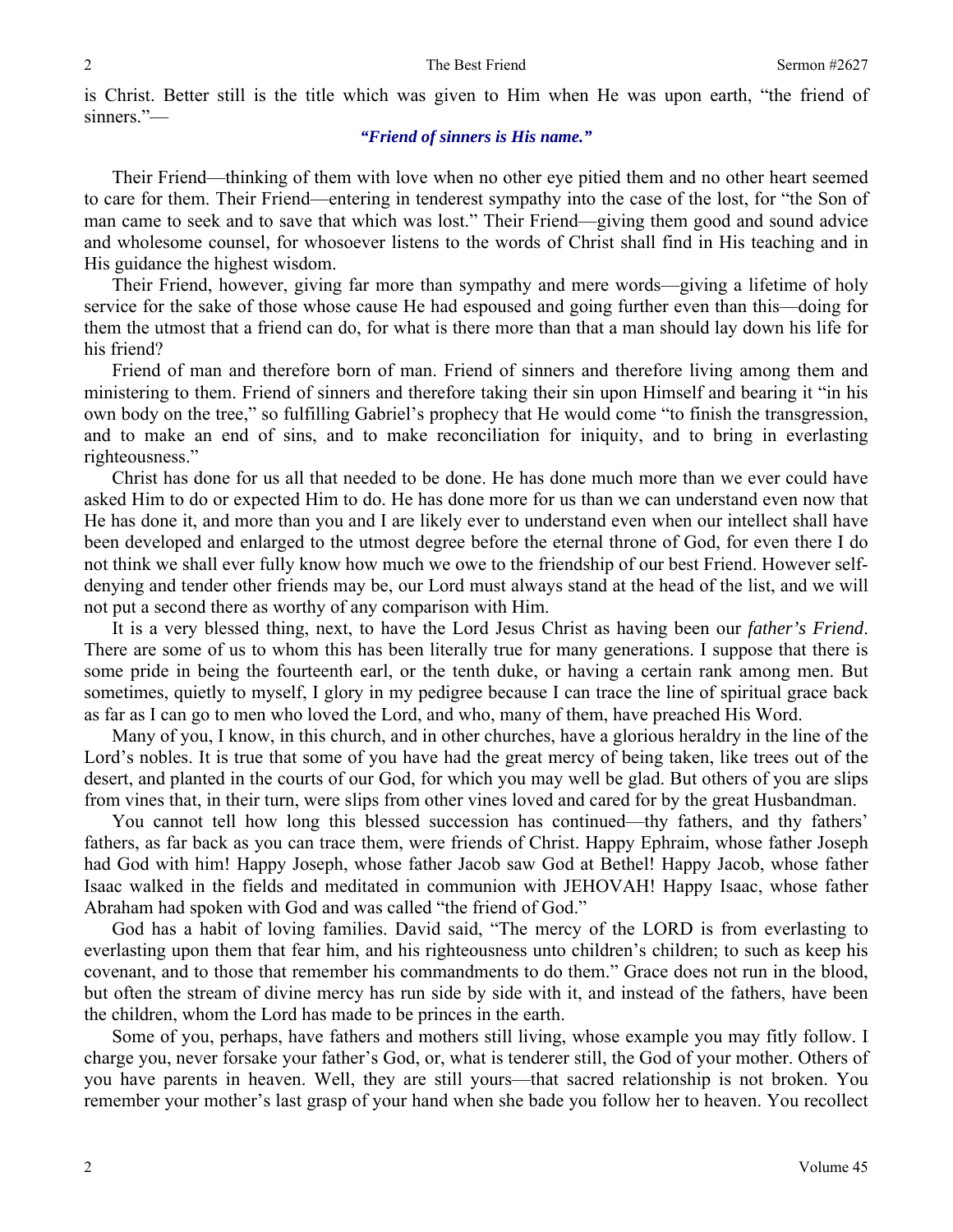#### Sermon #2627 **Sermon #2627** The Best Friend 3

your father's appeals to you, in his long sickness, when he pleaded with you to take heed to your ways and not neglect the things of God, but seek Him in the days of your youth.

 Well, did you ever hear your father say anything against his God? Did your mother ever, in her confiding moments, whisper in your ear, "Mary, do not trust in God, for He has betrayed your mother's confidence"? No. I know they did not talk like that, for He was their best Friend. And He who was such a Friend to the dear old man whom you can never forget, He who cheered the heart of that gracious matron whose sweet face rises before you now—oh, I beseech you, forsake Him not! "Thine own friend, and thy father's friend, forsake not."

 Still, the sweetest part of the text lies in these words, "*Thine own friend*." I do not think that I can preach on those words. I can take them in my mouth and they are like honey for sweetness, but they must be personally enjoyed to be fully appreciated. There are some precious lines we sometimes sing,—

#### *"The health is of my countenance, Yea, mine own God is He;"—*

which exactly describe the blessedness of "thine own friend."

 Now, if it be true that Christ is your own Friend, then you have spoken with Him, you have held sweet converse with Him, you have placed your confidence in Him, you have told Him your lost estate and sinfulness, and you have reposed in Him as your own Savior. You have put your cause into His hands and you have left it there.

 If He is indeed your own Friend, then He has helped you. You were a stranger and He has taken you in. You were naked and He has clothed you. You were spiritually sick and in prison, and He came to you and healed you. Yea, and He wore your chains and bade you go free. And He took your sicknesses and bade you take His health—and so He made you whole.

 Ay, and He restored you even from the grave—and went into that grave Himself that by His death, you might live. You know that it is so and day by day you keep up communion with Him. You could not live without Him, for He is such a Friend to you, and you do rest on Him with all your weight as you come up from the wilderness with Him, leaning on your Beloved, "thine own friend."

 Nor is the friendship all on one side, though your side is a very little one. You would make it greater if it were in your power, for you have confessed His name, you have united yourself with His people, you love to join with them in prayer and praise. You are not ashamed to be called by Christ's name as a Christian, or to speak well of that name, and you desire to consecrate to Him all that you have.

 Better than all this, while you do call Him Friend, He also calls you friend, as He said to His disciples, "Ye are my friends, if ye do whatsoever I command you." Dare I say the words, yet, dare I doubt the truth of the words—Jesus is *my* Friend? There is one we read of in the Bible who was David's captain of the host, and there was another who was David's counselor. But there was one man whom we always call, "David's friend, Jonathan." And I envy him such a title. Yet Jesus gives this name to all those who come and put their trust in Him, and so find Him to be their Friend.

 Now, inasmuch as the Lord Jesus is "thine own friend, and thy father's friend," the injunction of the text comes to you with peculiar force—"Forsake him not." Can you forsake Him? Look at His face, all red with bloody sweat for you. Nor His face alone, for He is covered all over with that gory robe wherein He wrought out your redemption.

 He that works for bread must sweat, but He that worked for your eternal life did sweat great drops of blood falling down to the ground. Can you forsake Him? He stands at Pilate's bar, He is mocked by Herod's men of war. He is scourged by Pilate, and all for you—and can you forsake Him? He goes up to the cross of Calvary, and the cruel iron is driven through His hands and feet, and there He makes expiation for your guilt.

 He is your Friend, even to the ignominy of a felon's death—and can you forsake Him? He lays His pierced hand on you and He says, "Wilt thou also go away?" Or as He worded it to the twelve, "Ye also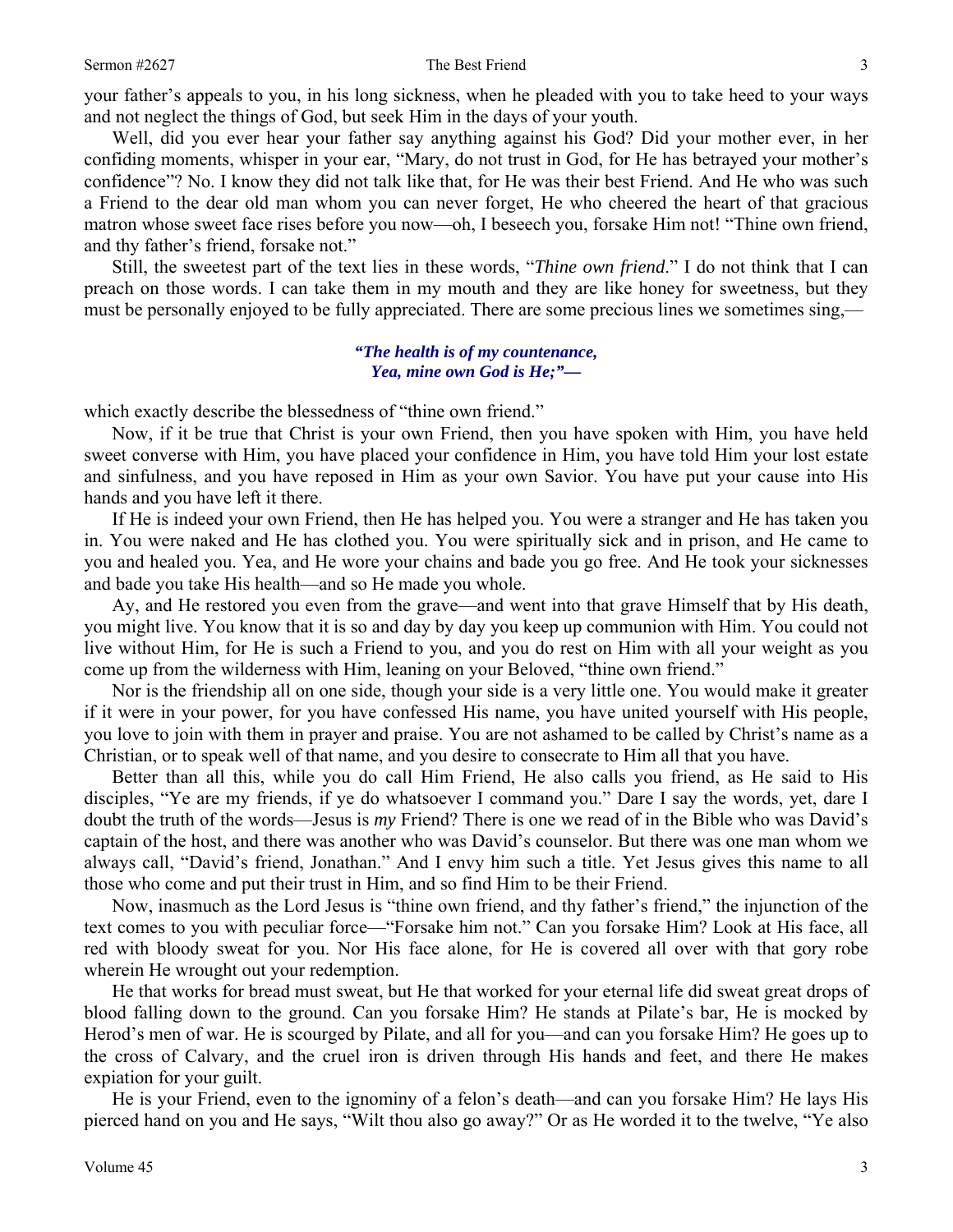will not go away, will you?" So it might be read, "Many of my supposed friends have gone and so have proved themselves to be, not friends, but traitors. But you also will not go away, will you?" And He seems to make an appeal to them with those tearful, tender eyes of His—"as the eyes of doves by the rivers of waters, washed with milk, and fitly set"—"Ye also will not go away, will you?"

 And when you turn your eye another way and think not merely of the shame your Friend endured for you, but recollect what is an equal proof of His love—that He is not ashamed of you now that He is in His glory. That amidst the throng of angels and cherubim and seraphim that frequent His courts above, He does not disdain to know that He is the brother of these poor earthworms down below, for even there He wears the body which proves Him to be our next of kin—ay, and wears the scars which proved that for us He endured the death penalty itself, and even now He is not ashamed to call us brethren.

 As you think of all this, can you forsake Him? Because you are somewhat better off than you once were, will you leave the little gathering of poor folk with whom you used to worship so happily, and will you go to some more fashionable place where there is music, but little of the music of the name of Jesus—where there is gorgeous architecture, it may be, and masquerading, and mummery, and I know not what, but little of the sweet savor of His presence, and the dropping of that dew which He always brings with Him wherever He comes?

 Oh, it is a pity, it is a sorrowful pity, it is a meanness that would disgrace a mere worldling—when a man who once confessed Christ and followed Him—must needs turn his back upon his Lord, because his own coat is made of better material than it used to be, and his balance at the bank is heavier! I had almost said—"Then let the Judas go, be his own place what it may—it were almost a dishonor to Christ to wish the traitor back.

 Oh, will you go away, either from the Crucified or from the Glorified, for if you will forsake this Friend, "Behold, he cometh!" Every hour brings Him nearer. The chariots of His glory have glowing axles and you may almost hear them as they speed toward us. And then what will you do when you have forsaken your own Friend and your father's Friend, and you hear Him say, "I never knew you; I never knew you"? God grant that it may never be the lot of any of us here present to hear those awful words!

**II.** Now I pass on to our second head, as the Holy Spirit may help me. It is, SUGGESTIVE ADVICE—"Thine own friend, and thy father's friend, forsake not."

 There is, to me, in the text, a suggestion which the text itself does not suggest. That is to say, *it suggests something by not suggesting it*. The text does not suggest to me that my own Friend and my father's Friend will ever forsake me. It seems to hint that I may forsake Him, but it does not suggest that He will ever forsake me—and He never will do so.

 If the Lord had ever meant to forsake me, He has had so many good reasons for doing it, that He would have done it long ago. The apostle says of those who are journeying to the better country that, "if they had been mindful of that country from whence they came out, they might have had opportunity to have returned."

 And certainly, our blessed Lord and Master, if He had desired to leave us to perish, had many an opportunity to return to heaven before He died. And since then, He has had many more occasions when He might have said, "I really must withdraw My friendship from you," if He had ever wished to do so. But His love is constant—"Having loved his own which were in the world, he loved them unto the end."

 His is a friendship which never changes. You shall never fall back on Him and find that He has withdrawn the arms with which He formerly upheld you. You shall find, in life and in death, that "there is a friend that sticketh closer than a brother." Let us be cheered by the assurance that He will never forsake us.

 Now let us go on to what the text does suggest in so many words. It suggests to us the question, *In what sense can we forsake Christ?* Well, there is more than one sense in which a man may forsake Christ. Two passages rise to my mind at this moment. "Then all the disciples forsook him, and fled." That was one sort of forsaking—they were all afraid and ran away from their Lord in the hour of His betrayal into the hands of sinners.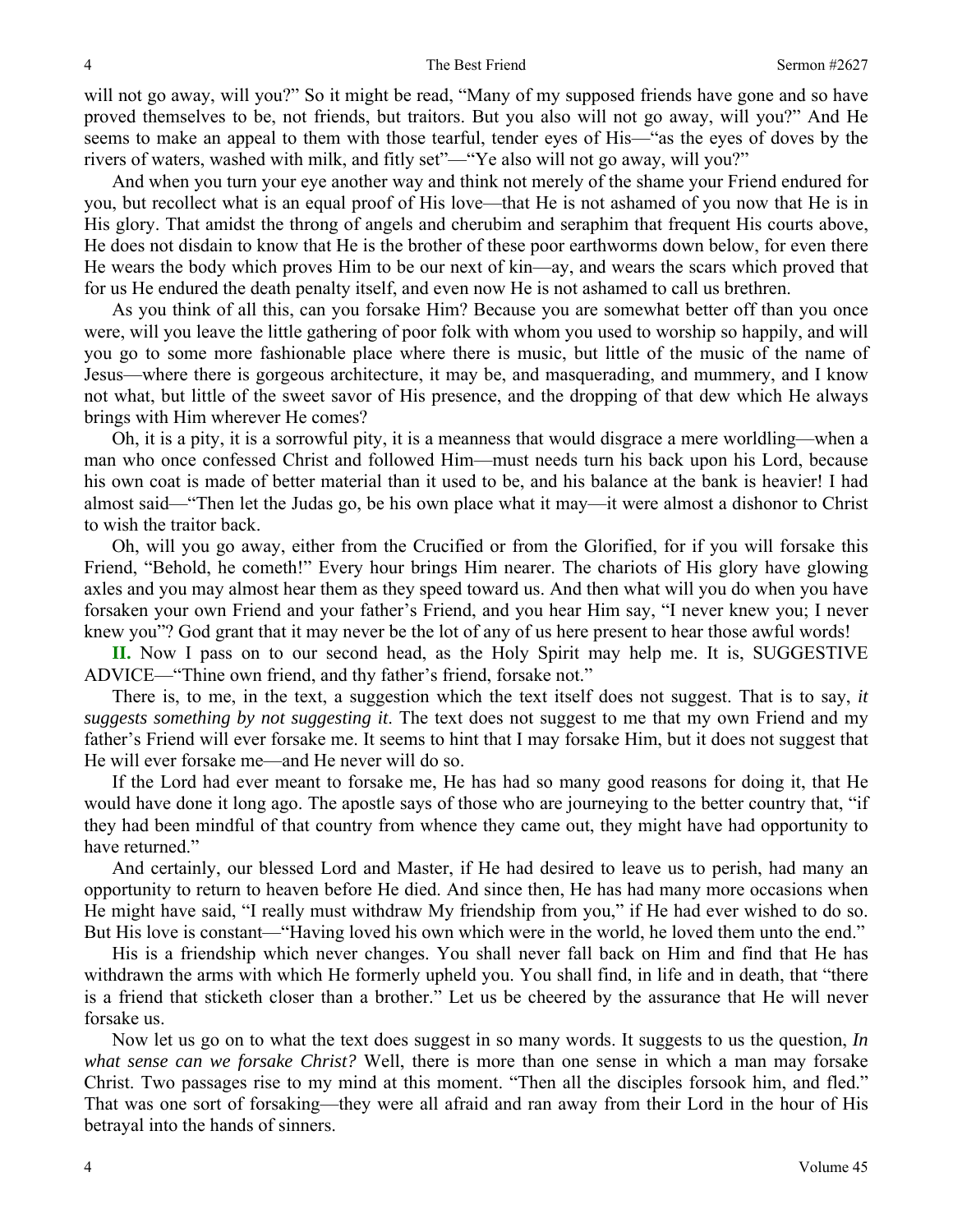#### Sermon #2627 **Sermon #2627** The Best Friend 5

 But it is quite another kind of forsaking when we read, "From that time many of his disciples went back and walked no more with him." The first forsaking was the result of a sudden fear, much to be deplored and very blameworthy, but still only temporary in its effects. The other was the deliberate act of those who, in cold blood, refused to accept Jesus Christ's doctrine, or to follow Him any farther, and so turned back, and walked no more with Him. This last forsaking is incurable. The former one was cured almost as soon as the sudden fear that caused it was removed, for we find John and even Peter following the Master to the judgment hall, and the whole of the disciples soon gathered around Him after His resurrection.

 I would say to you, dear friend, "Thine own friend, and thy father's friend, forsake not" in any sense at all. Forsake Him not even in your moments of alarm. Pray God that then you may play the man, and not forsake Him and flee. And then, in the other sense, let no quarrel ever arise between you and Christ's most precious truth so as to lead you deliberately to leave Him, for this is the worst of all kinds of forsaking.

 If we never forsake Him in any sense at all, then it is quite certain that we shall never forsake Him in the worst sense. I remember a little merriment I had with a good Wesleyan brother, the clerk of the works, when the Tabernacle was being built. He wanted me to go up a ladder right into those lantern lights and I said, "No, thank you. I would rather not."

 "But" he replied, "I thought you had no fear of falling." "Yes," I answered, "that is quite true. I have no fear of finally falling away, but the belief that the Lord will preserve me does not exercise any evil influence over me, for it keeps me from running unnecessary risks by climbing up ladders. But you good brethren, who are so afraid of falling, do not seem to show it practically in your conduct, for you go up and down the ladders as nimbly as possible."

 I have sometimes met with persons who think that if we believe that we shall never fall so as to perish, we are apt to become presumptuous—but we do not, dear brethren. There are other truths that come in to balance this one, so that what they think might come of it is by God's good grace prevented. And I am not quite sure that those who think that they may finally fall and perish are sufficiently impressed with that belief so as to always be careful.

 The fact is, that your carefulness of walk does not depend merely upon your view of this doctrine or that, but it depends upon your state of heart and a great many other things besides—so that you have no reason to judge what you might do if you believed such and such a truth, because if you did believe it, perhaps you would at the same time be a better man—and the possibility that appears to linger around the doctrine would vanish so far as you are concerned.

 Let this be the language of all of us who love the Lord, as we look up confidently and reverently to Him,—

> *"We have no fear that Thou should lose One whom eternal love could choose; But we would ne'er this grace abuse, Let us not fall. Let us not fall."*

 I know that if we are truly the Lord's, He will not suffer us to forsake Him. But I must have a wholesome fear lest I should forsake Him, for who am I that I should be sure that I have not deceived myself? I may have done so, and after all, may forsake Him after the loudest professions, and even after the greatest apparent sincerity in avowing that I never will turn away from Him.

 So, I ask again—In what sense can we forsake our Lord? Well, there are many senses, but perhaps you will see better what I mean if I describe *a general process of forsaking a friend.* I hope that you have never had to undergo it. I do not know that I ever have, but still, I can imagine that it is something like this.

 The old gentleman was your father's friend, he also had been your own friend, and has done you many a good turn. But at last, he has said something which has provoked you to anger, or he has done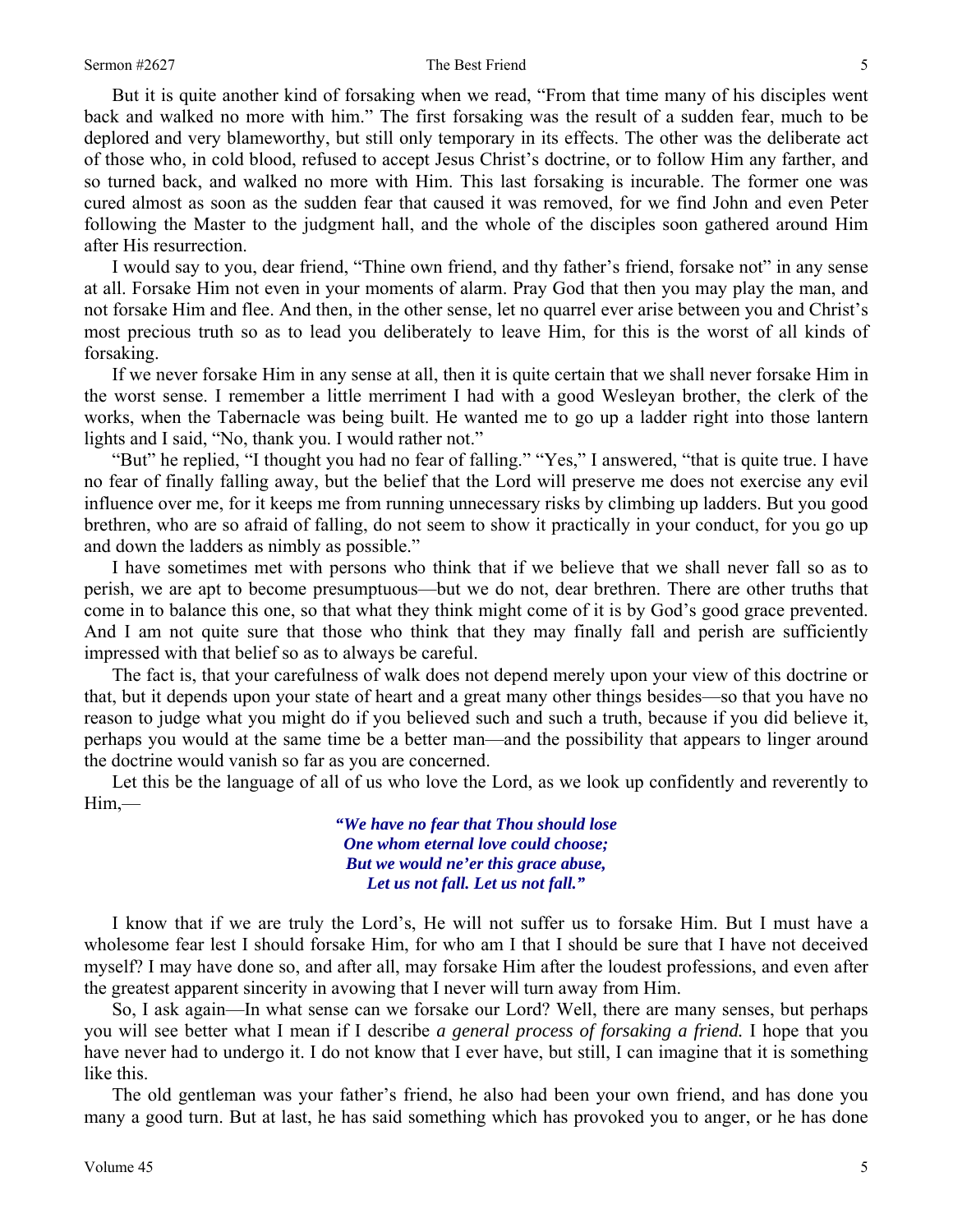something which you have misunderstood or misinterpreted—and now you feel very cool towards him when you meet. You pass the time of day and perhaps say very much the same things which you used to say, but they are said in a very different fashion. Now, that is how we begin to forsake our God. We may keep up the appearance of friendship with Christ, but it is a very cool affair. We go to a place of worship, but there is no enjoyment, no enthusiasm, no earnestness.

 Then the next thing is that you do not call to see your friend as frequently as you used to do. It has not come to an open rupture between you, so you do look in at certain set times when you are expected, but there are none of those little flying visits and that popping in upon him unawares, just to get a look at his face as you used to do.

 And on his part, he does not come to see you much. And that is how our forsaking of Christ generally continues. We do not go to talk with Him as we once did, and when we do go to His House, we find that He is not at home. "Can two walk together, except they be agreed?" Then, by and by, perhaps there is a sharp word spoken, and your friend feels that you do not want him.

 You have said something that cuts him to the quick and grieves him. It was not anything so very bad if it had been spoken to a stranger—but to be said to him who was your father's friend, to him whom you always expected to come in, and whom you loved to see—to say it to him was very hard and he naturally took umbrage at it.

 That is how it comes to pass between Christ and professors. There is something done which might not be of so much account in the case of non-professors or the openly ungodly, but it is very bad in one who professed to have Christ for his Friend. And do you know what happens, by and by, when your friend is being discarded?

 At last he does not call at all—and you do not go to see him. Perhaps the breach is still further widened and little presents are sent back or treated with contempt. There is that oil painting which your father would have, though he could scarcely afford it, because he loved his friend so much, and which he hung up in so conspicuous a place in his house.

 Well, the other day, the string broke and you did not buy a fresh piece of cord to hang it up again. In fact, you put the picture away in the lumber room and you do not really care what becomes of it. The little tokens of past affection are all put away, for there is an open rupture now, and when somebody spoke to you about him, lately, you said, "Oh, pray don't mention him to me! He is no friend of mine now. I used to be on intimate terms with him once, but I have altered my opinion about him altogether."

 So do some professors act towards the Lord Jesus Christ. Those little tokens of love which they thought they had from Him, they send back. They do not remain in fellowship with His church. They do all that they possibly can to disown Him. In the meanwhile, the blessed Lord of love is obliged to disown them, too. And His church disowns them. And by and by, the rupture has become complete. May that never be the portion of any of you!

 "No," says one, "it never will be." My dear friend, if you are so confident as that, you are the person about whom I am most afraid. I recollect one who used to pray among us, but we had to put him out of the church for evil living. And there was one of our members who said, that night, "If that man is not a child of God, I am not one, myself." I said, "My dear brother, do not talk like that. I would not pit my soul against the soul of any man, for I do know a little of myself, but I do not know other men as well as I know myself."

 I am very much afraid that neither of the two men I have mentioned was a child of God. By their speech they seemed to be Christians, but their acts were not like those of God's people. It does not do for us to talk as that man did, but to pray to the Lord, "Hold thou me up, and I shall be safe." That is the proper prayer for us—or else it may happen even to us as happened to them—and we may forsake our own Friend and our father's Friend.

 Now, *what reasons can we possibly have for forsaking Christ?* We ought to do nothing for which we cannot give good reasons. I have known persons very properly forsake their former friends because they have themselves become new creatures in Christ Jesus, and they have, rightly and wisely, given up the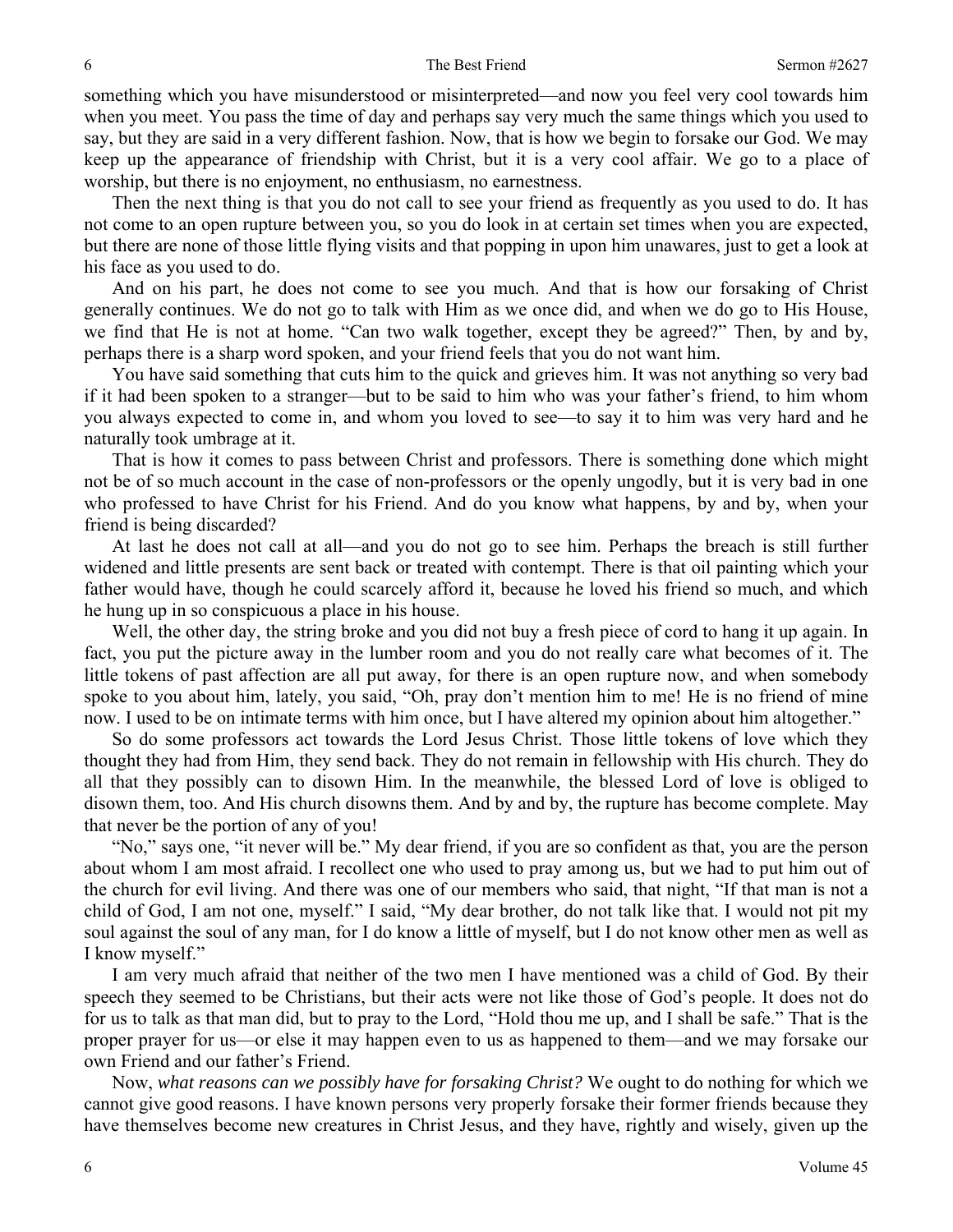acquaintances with whom they used to sin. They cannot go now to the house where everything is contrary to their feelings.

 But it is not so with Christ. Some so-called friends drag a man down, lower him, injure him, impose upon him, and at last, he is obliged to let them go. But we cannot say that of Christ. His friendship has drawn us up, helped us, sanctified us, elevated us—we owe everything to that friendship. We cannot have a reason, therefore for forsaking this Friend.

 I have known some to outgrow an acquaintance or friend. They really have not been able to continue to have common views and sympathies, for while their friend has remained in the mire, they have risen into quite different men by reason of education and other influences. But we can never outgrow Christ. That is not possible.

 And the more we grow in a right sense, the more we shall become like Him. A man who has been the friend of our father and of ourselves is the very man to have still as a friend, because he probably understands all about the family difficulties, the family troubles, and he also understands us. Why, he nursed us when we were children and therefore he knows most about us.

 I remember that, when lying sorely sick, I had a letter from a kind old gentleman who said that he had that day celebrated his eightieth birthday, and the choicest friend he had at his dinner table was the old family doctor. He said, "He has attended to me so long that he thoroughly knows my constitution, he is nearly as old as myself. But the first time I was ill I had him and he has attended me now for forty years. Once," he said, "when I had a severe attack of gout, I was tempted to try some very famous man, who very nearly killed me, and until I got back to my old friend, I never was really well again."

 So he wrote to advise me to get some really good physician and let him know my constitution and to stick to him, and never go off to any of the patent medicines or the quacks of the day. Oh, but there is a great deal of truth in that in a spiritual sense. With the utmost reverence, we may say that the Lord Jesus Christ has been our family Physician.

 Did He not attend my father in all his sicknesses and my grandfather, too? And He knows the ins and outs of my constitution—He knows my ways, good and bad, and all my sorrows, and therefore I do not go to anyone else for relief. And I advise you also to keep to Jesus Christ, do not forsake Him. If you are ever tempted to go aside, even for a little while, I pray that you may have grace enough to come back quickly and to commit yourself again to Him, and never go astray again.

 There is the blessing of having One who is wise, One who is tried, One whose sympathy has been tested, One who has become, as it were, one of thy family, One who has taken your whole household to His heart, and made it part and parcel of Himself. Such a Friend to your own soul, and to your father's soul, forsake not.

 Do not forsake Him, dear friends, because, I almost tremble to say it—*you will want Him some day*. Even if you would never need Him in the future, you ought not to forsake Him. I do not quite like that verse of the hymn at the end of our hymn book,—

> *"Ashamed of Jesus! yes, I may, When I've no guilt to wash away; No tear to wipe, no good to crave, No fears to quell, no soul to save."*

 No, I *may not.* When all my guilt is gone, I shall not be ashamed of Jesus. When I am in heaven and need no more the pardon of sin, I certainly shall not be ashamed of Him who brought me there. No, but I shall glory in Him more than ever. Your friendship to Christ, and mine, ought not to depend upon what we are going to get out of Him. We must love Him now for what He is, for all that He has already done, and for His own blessed person, and personal beauties, which every day should hold fast our love and bind us in chains of affection to Him.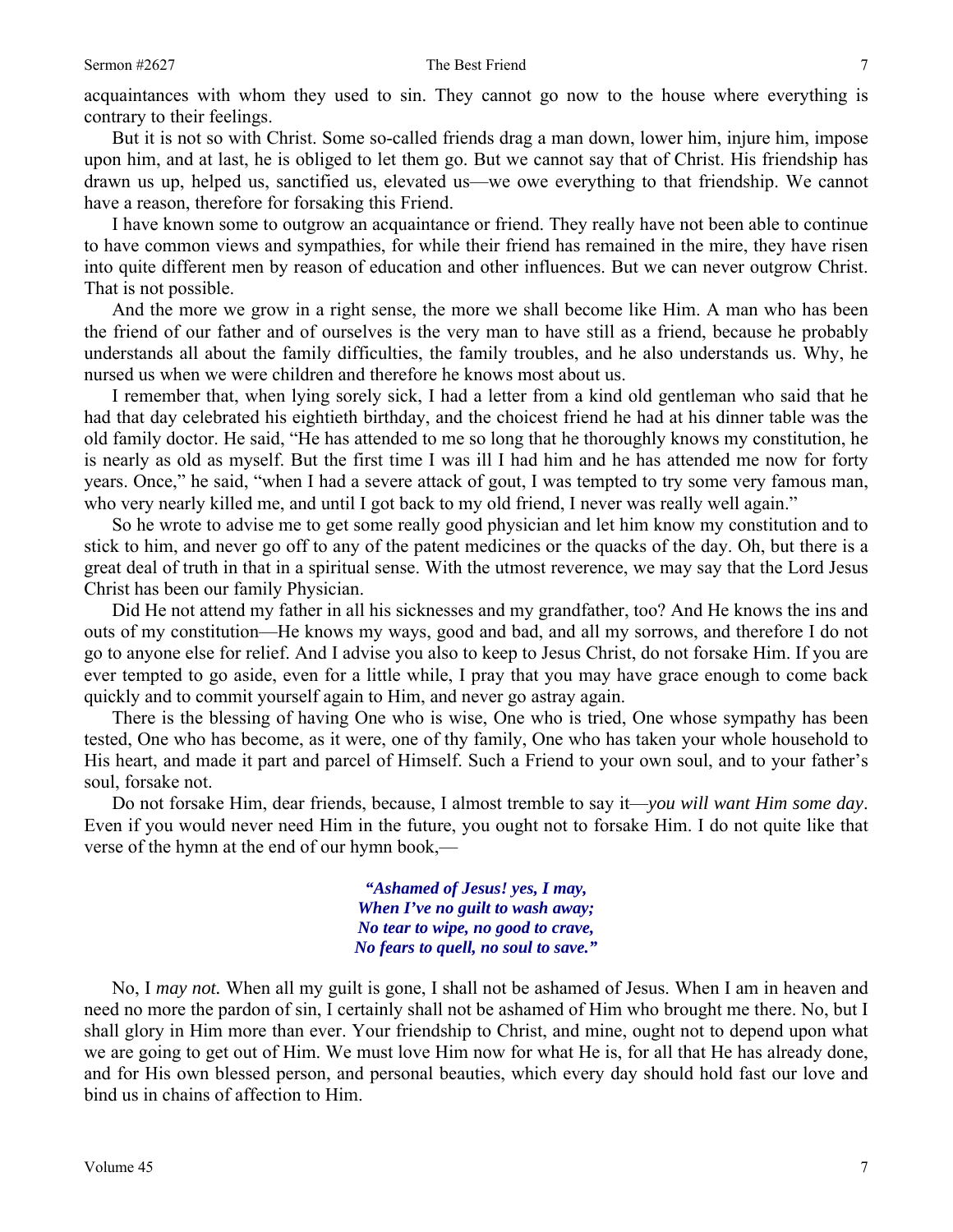#### 8 Sermon #2627

 But suppose you do think of forsaking Christ, where are you going to get another friend to take His place? You must have a friend of some sort—who is going to sit in Christ's chair? Whose portrait is to be hung up in the old familiar place when the old Friend is discarded? To whom are you going to tell your griefs and from whom will you expect to receive help in time of need? Who will be with you in sickness? Who will be with you in the hour of death? Ah! there is no other who can ever fill the vacuum which the absence of Christ would make. Therefore, never forsake Him.

**III.** Now I must close with THE CONSEQUENT RESOLVE about which I can say very little, as my time has gone.

 Let this be your resolve, by His grace, *instead of forsaking Him, you will cling to Him more closely than ever.* You will own Him when it brings you dishonor to do so. You will trust Him when He wounds you, for "faithful are the wounds of a friend." You will serve Him when it is costly to do it, when it involves self-denial, resolved that, by the help of His ever-blessed Spirit, without whom you can do nothing, you will never, in any sort of company, conceal the fact that you are a Christian.

 Never, under any possible circumstances, wish to be otherwise than a servant of such a Master, a friend of such a Lord. Come now, dear young friends who are getting cool towards Christ, and elder friends to whom religion is becoming monotonous—come to your Lord once more and ask Him to bind you with cords, even with cords to the horns of the altar. You have had time to count the cost of all Egyptia's treasure—forego it and forswear it once for all. But the riches of Christ you can never count so come and take Him again to be your All-in-all.

 Those about to be baptized will feel, I trust—as we shall when we look on—and say, each man and woman for himself, or herself—

### *"'Tis done. The great transaction's done: I am my Lord's, and He is mine."*

 Nail your colors to the mast. Bear in your body the marks of the Lord Jesus. Ay, let everyone of us who has been baptized into Christ feel that our whole body bears the watermark, for we have been "buried with him by baptism into death." It was not for the putting off of the filthiness of the flesh, but as a declaration that we were dead to the world and quickened into newness of life in Christ Jesus our Savior.

 So let it be with you, too, dear friends, as you follow your Lord through the water. Cling to Him, cleave to Him. "Thine own friend, and thy father's friend, forsake not."

May God add His blessing, for our Lord Jesus Christ's sake! Amen.

## **EXPOSITION BY C. H. SPURGEON**

### *JOHN 15:9-27*

### **Verse 9.** *As the Father hath loved me, so have I loved you:*

Oh, drink this nectar down! It is as when Cleopatra dissolved the pearl into a single draught, for here is the choicest pearl of truth that was ever dissolved into a single verse to be a delicious draught for His people to drink. "As the Father hath loved me"—as surely as the Father has loved Me and then, "as" that is—in the same manner "as the Father hath loved me"—without beginning, without ending, without measure, without change, "so have I loved you."

#### **9-10.** *Continue ye in my love. If ye keep my commandments, ye shall abide in my love;*

Note this point of the Lord's discipline—not that Christ ever casts away His people, but that He does take from them the sweet sense of His love, the realization of it, if they are disobedient to Him, and keep not His commandments.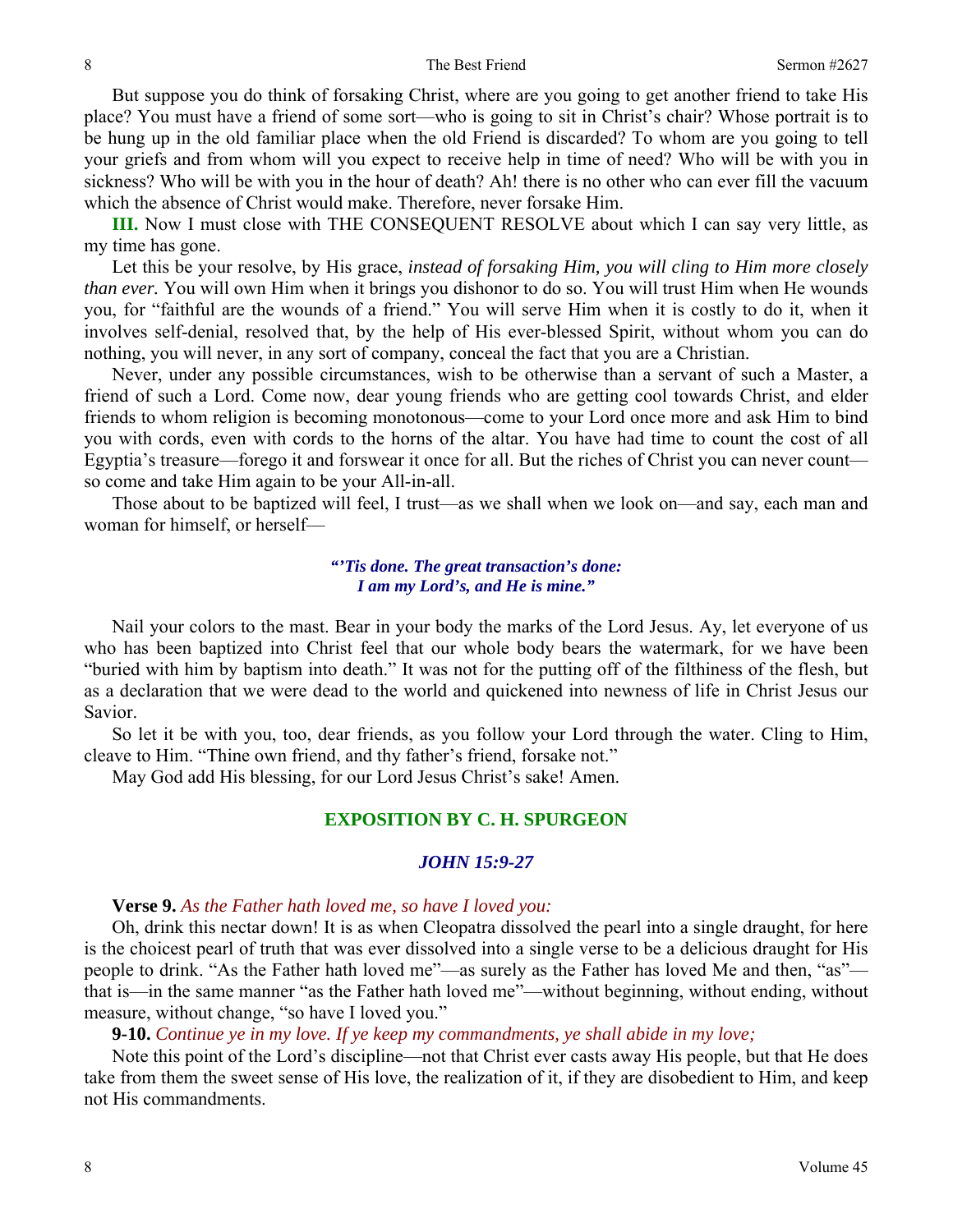## **10-11.** *Even as I have kept my Father's commandments, and abide in his love. These things have I spoken unto you, that my joy might remain in you,*

That He might joy in us—feel a sacred delight in thinking of us as He does when He sees us keeping His commandments and treasuring up His words, and so living in His love and being mighty in prayer.

**11.** *And that your joy might be full.* 

If Christ is not pleased with us, we cannot be glad. And if He has no joy in us, we cannot have joy in Him. These two things rise and fall together. When the father of the family looks with joy upon his boy, then the boy is happy. But when the father has no joy in his son, then be sure of this, the son has no joy in his father, but he is sad at heart.

 O God, may we never grieve You, for if we do, we shall be ourselves grieved. At least, I trust that we shall—we would not have it otherwise. But oh! that we might have the testimony that Enoch had before his translation, that we have pleased God! Then shall we have true pleasure in ourselves.

**12-14.** *This is my commandment, That ye love one another, as I have loved you. Greater love hath no man than this, that a man lay down his life for his friends. Ye are my friends, if ye do whatsoever I command you.* 

Obedience, then, is rewarded with a holy friendship, for Christ becomes in the highest sense our Friend. But we are not His friends till we cease to delight in sin and turn away from it into the paths of holiness.

 **15.** *Henceforth I call you not servants; for the servant knoweth not what his lord doeth: but I have called you friends; for all things that I have heard of my Father I have made known unto you.* 

The servant works in a building and it is enough for him that he is laying part of a line of brick or stone. Perhaps he has never seen the design of the structure, nor had a wish to do so. But you and I have the great Architect constantly coming to us to tell us what the building is to be and to explain to us His plans—and so we work with greater pleasure and joy than a mere laborer might. The very heart of Christ is laid bare to His people. "The secret of the LORD is with them that fear him." Happy are His people glad to be His servants—gladder still to be His friends.

**16.** *Ye have not chosen me, but I have chosen you, and ordained you, that ye should go and bring forth fruit, and that your fruit should remain: that whatsoever ye shall ask of the Father in my name, he may give it you.* 

There you see divine election leading on to fruit-bearing and perpetuated in perseverance—"that your fruit should remain." It brings to every one of its objects this conspicuous favor, prevailing power in prayer—"that whatsoever ye shall ask of the Father in my name, he may give it you."

**17.** *These things I command you, that ye love one another.* 

O you professors, who have no love to one another, you are breaking the King's commandment! You are living in direct violation of a plain command that is most dear to His heart. Oh, that we might constantly hear it and obey it! "These things I command you, that ye love one another."

**18.** *If the world hate you, ye know that it hated me before it hated you.* 

That is what you have reason to expect, and you may feel honored if they treat you as they have treated your Lord.

**19-22.** *If ye were of the world, the world would love his own: but because ye are not of the world, but I have chosen you out of the world, therefore the world hateth you. Remember the word that I said unto you, The servant is not greater than his lord. If they have persecuted me, they will also persecute you; if they have kept my saying, they will keep yours also. But all these things will they do unto you for my name's sake, because they know not him that sent me. If I had not come and spoken unto them, they had not had sin: but now they have no cloke for their sin.* 

There is an awful increase of sin produced by Christ appearing to a man. And if any of you have been very near to the kingdom, and your conscience has been aroused, and your mind has been impressed by the truth, and yet you have gone back to your sin, you have multiplied that sin a thousand